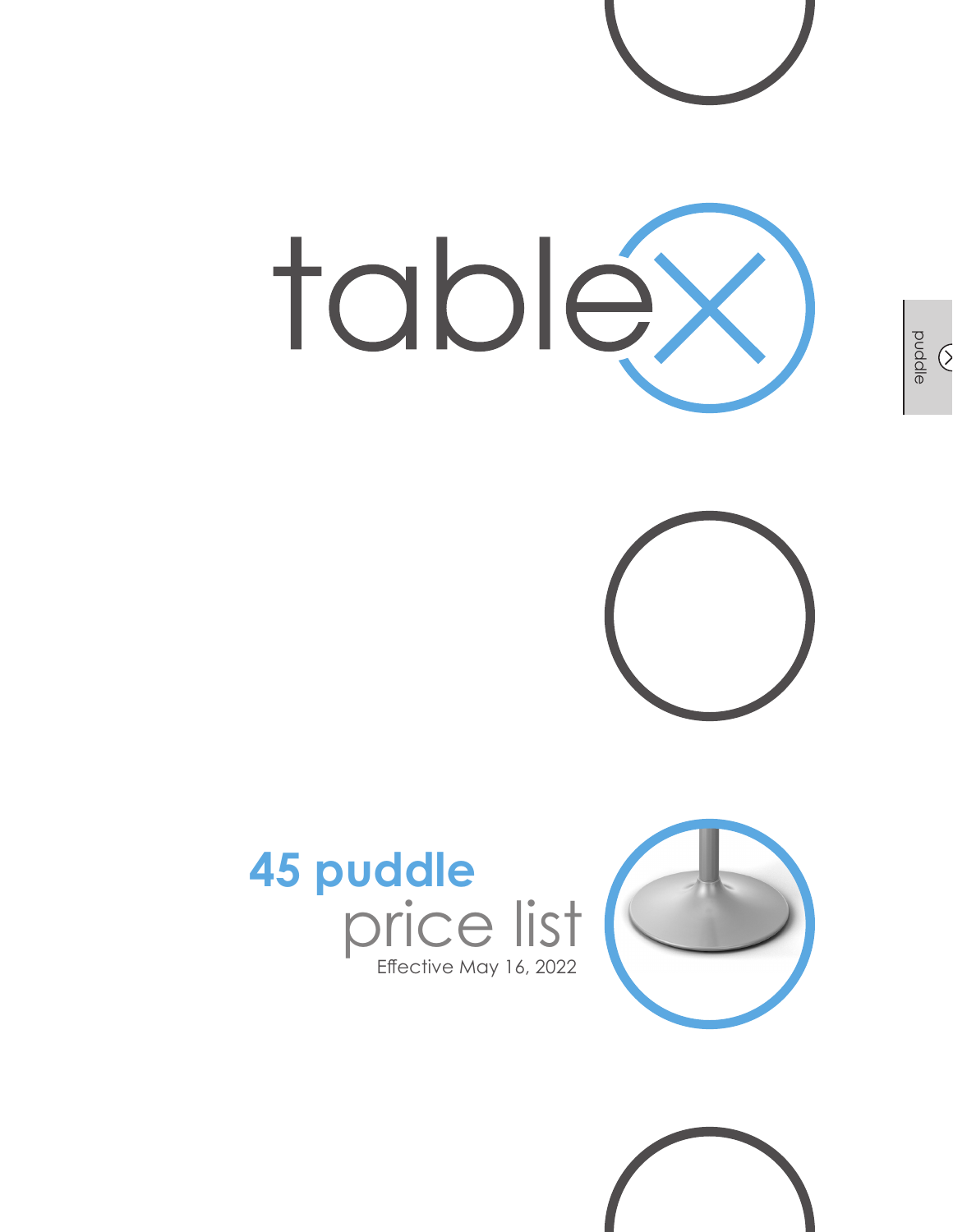





A base that seems to melt into the floor. Puddle is a clean and simple solution. Available on square, round, rectangle, and racetrack tables.

#### **Puddle Base**



## **Puddle Options**

**Locking Casters LC** are not available on Puddle tables.

**Folding Bases FD** are not available on Puddle tables.

**Nesting Tables NE** are not available on Puddle tables.

**Flip Tops FT** are not available on Puddle tables.

#### **CH** Chrome Finish available for \$439

per base. Brushed Steel is not available on Puddle tables.



**Wire Management Leg Covers 3"** snap onto any leg and are \$75 each. **WMLC**

#### **Special Height SH** can be added

to any table: + \$68 per column

 for heights > 29" + \$37 per column

 for heights < 29" Special height tables with tops larger than 36x72" must be custom quoted.



is available on Puddle tables for \$158.

**PB** Powerbox

**Mounting Plate** is available on disc bases for \$95.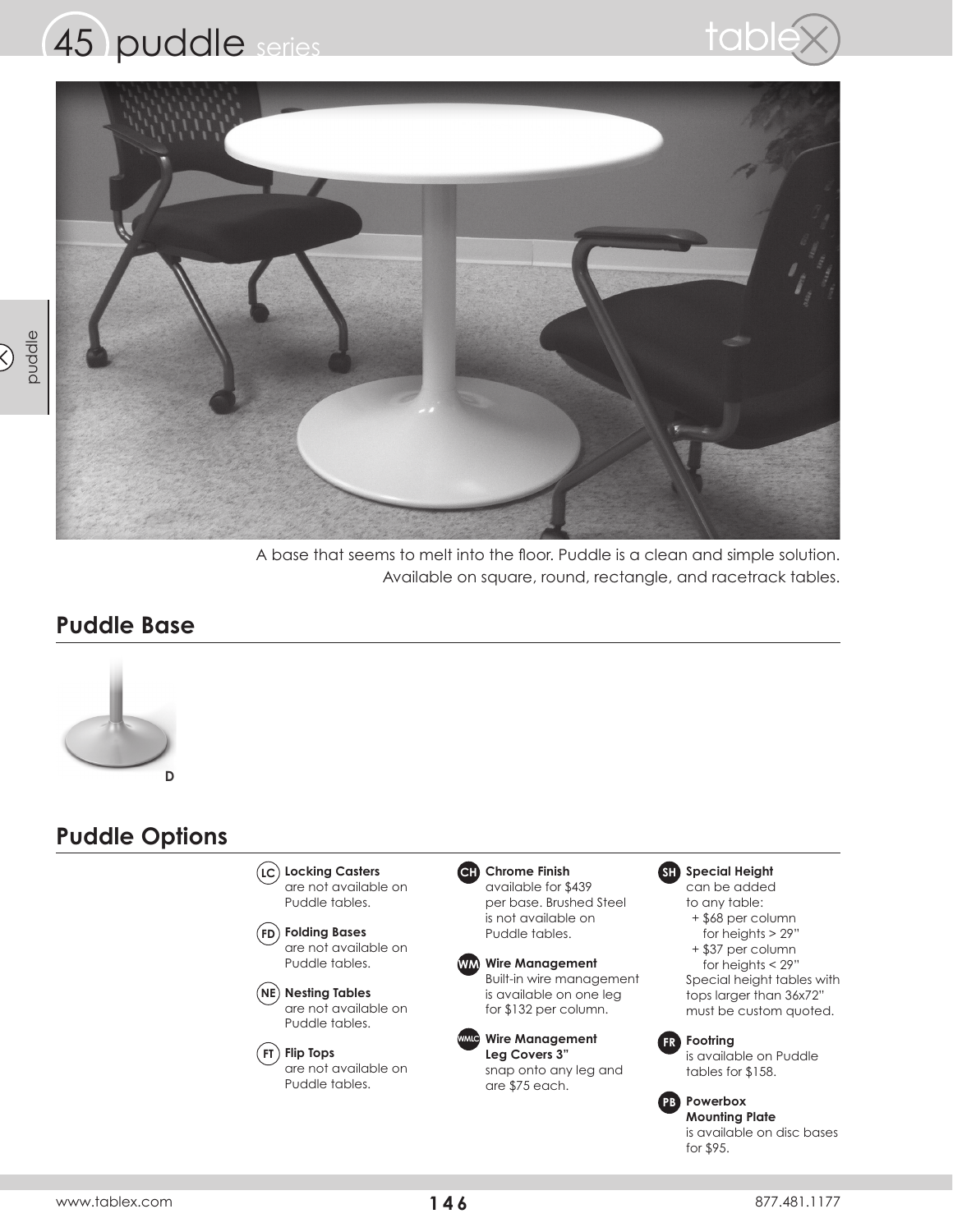



# **Puddle Height Adjustable Options**



**Spring Clip AH BL** is available on disc bases for \$131 per base. Not available in chrome. For height option details, see page 19.



#### **Counterbalanced**

**and Short Balanced** are available on single disc bases. Available height adjustable finishes can be found on page 9.

# **Puddle Top Shapes**











# **Puddle Top Options**



can be added to any table for \$58.



**Ganging Plates & Knobs GN** can be added to most table shapes for \$42 (includes 2 plates and 8 knobs per table).







can be added to any table for \$42 each. To see specific locations, see page 217.

# **Puddle Edge Options** (corresponds with 3 columns of pricing)



puddle  $\circledcirc$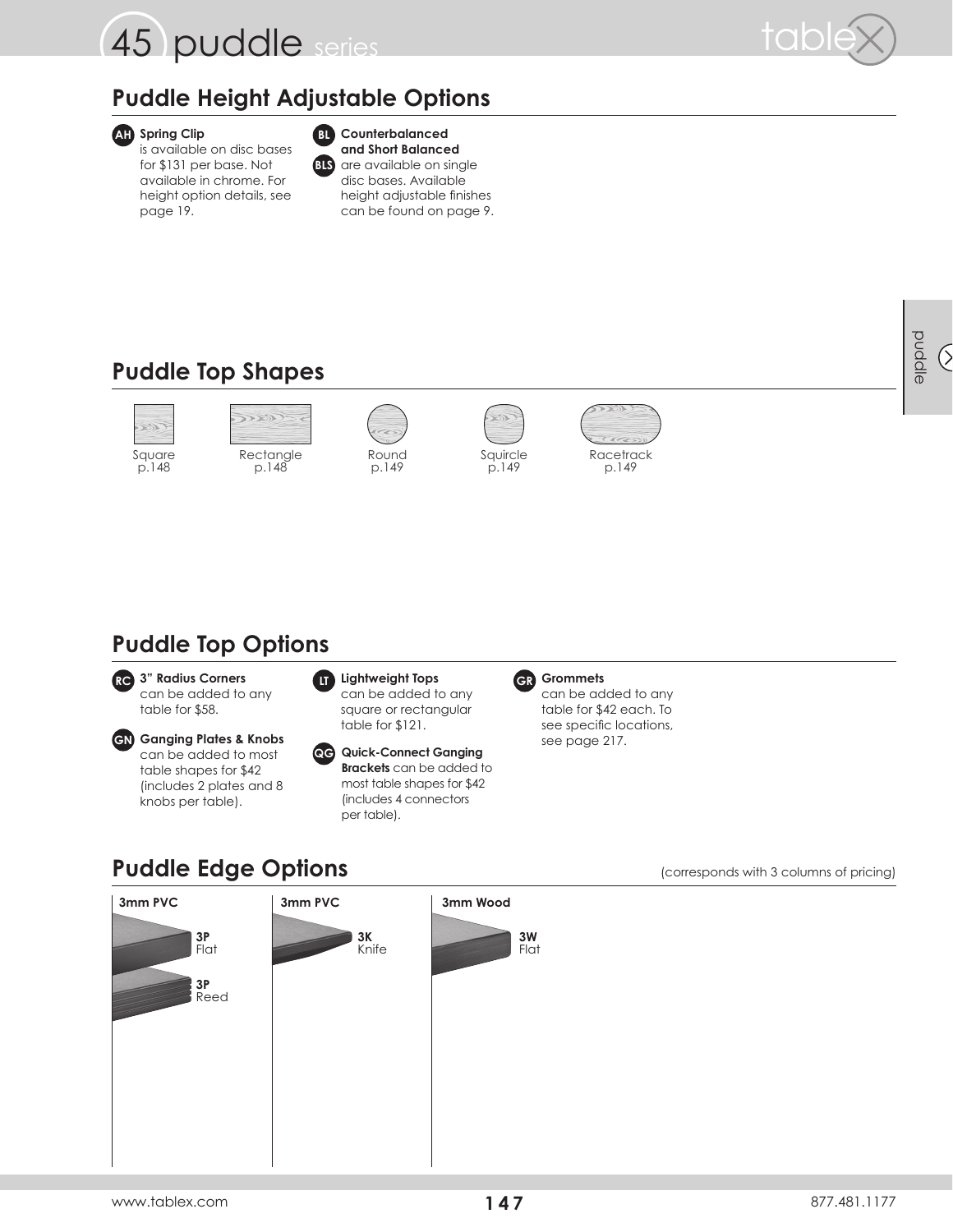

Adjustable

Adjustable



| <b>Square with Disc Base</b> |              | <b>Top Size</b> | <b>Base</b> | <b>Model Number</b> | 3P    | 3K    | 3W     |
|------------------------------|--------------|-----------------|-------------|---------------------|-------|-------|--------|
|                              |              | $24 \times 24$  | Static      | 45SQ2424D22         | \$760 | \$805 | \$ 889 |
| $\circ$                      |              |                 | Short Bal   | 45SQ2424D22BLS      | 1,666 | 1.711 | 1,795  |
|                              |              | $30 \times 30$  | Static      | 45SQ3030D22         | 821   | 891   | 986    |
|                              |              |                 | Short Bal   | 45SQ3030D22BLS      | 1.727 | 1.797 | 1,893  |
|                              |              |                 | Count Bal   | 45SQ3030D22BL       | 1.727 | 1,797 | 1,893  |
|                              |              | $36 \times 36$  | Static      | 45SQ3636D26         | 942   | 1.042 | 1.145  |
| <b>BLS</b>                   | BL.          |                 | Short Bal   | 45SQ3636D26BLS      | 2,223 | 2.324 | 2.426  |
| Short                        | Counter-     |                 | Count Bal   | 45SQ3636D26BL       | 2,223 | 2,324 | 2,426  |
| <b>Balanced Ht.</b>          | balanced Ht. |                 |             |                     |       |       |        |

| <b>Rectangular with Disc Bases</b> | <b>Top Size</b>  | <b>Base</b> | <b>Model Number</b> | 3P      | 3K      | 3W      |
|------------------------------------|------------------|-------------|---------------------|---------|---------|---------|
|                                    | $24 \times 60$   | Static      | 45TC2460D22         | \$1,477 | \$1,575 | \$1,709 |
|                                    | 24 x 72          | Static      | 45TC2472D22         |         |         |         |
|                                    |                  |             |                     | 1,524   | 1,642   | 1,790   |
|                                    | $24 \times 84$   | Static      | 45TC2484D22         | 1,699   | 1,854   | 2,005   |
|                                    | 24 x 90          | Static      | 45TC2490D22         | 1,754   | 1,930   | 2,079   |
|                                    | $24 \times 96$ * | Static      | 45TC2496D22         | 1,754   | 1,930   | 2,094   |
|                                    | $30 \times 60$   | Static      | 45TC3060D22         | 1,525   | 1,645   | 1,777   |
|                                    | $30 \times 72$   | Static      | 45TC3072D22         | 1,579   | 1,719   | 1,865   |
|                                    | $30 \times 84$   | Static      | 45TC3084D22         | 1,792   | 1,984   | 2,121   |
|                                    | $30 \times 90$   | Static      | 45TC3090D22         | 1,860   | 2,078   | 2,211   |
|                                    | $30 \times 96$ * | Static      | 45TC3096D22         | 1,860   | 2,078   | 2,225   |
|                                    | 36 x 72          | Static      | 45TC3672D26         | 1,785   | 1,970   | 2,098   |
|                                    | 36 x 84          | Static      | 45TC3684D26         | 1,981   | 2,210   | 2,334   |
|                                    | 36 x 90          | Static      | 45TC3690D26         | 2,061   | 2,321   | 2,436   |
|                                    | 36 x 96 *        | Static      | 45TC3696D26         | 2,061   | 2,321   | 2,451   |
|                                    | $42 \times 72$   | Static      | 45TC4272D26         | 1,901   | 2,132   | 2,240   |
|                                    | $42 \times 84$   | Static      | 45TC4284D26         | 2,077   | 2,345   | 2,455   |
|                                    | 42 x 90          | Static      | 45TC4290D26         | 2,167   | 2,471   | 2,569   |
|                                    | 42 x 96 *        | Static      | 45TC4296D26         | 2,167   | 2,471   | 2,583   |



| <b>Rectangular with 3 Disc Bases</b> | <b>Top Size</b>                      | <b>Base</b> | Model Number    | 3P      | 3K      | 3W      |
|--------------------------------------|--------------------------------------|-------------|-----------------|---------|---------|---------|
|                                      | $42 \times 120$                      | Static      | 45TC42120D26(3) | \$3,166 | \$3,617 | \$3,679 |
| $\circ$<br>$\circ$<br>$\circ$        | $42 \times 144$                      | Static      | 45TC42144D26(3) | 3,351   | 3,876   | 3,941   |
|                                      | $\bigoplus$<br>3 disc<br>bases: +789 |             |                 |         |         |         |

\* \$200 NET surcharge per order for oversized pallet

**For Puddle series table options, please reference pages 146-147.**